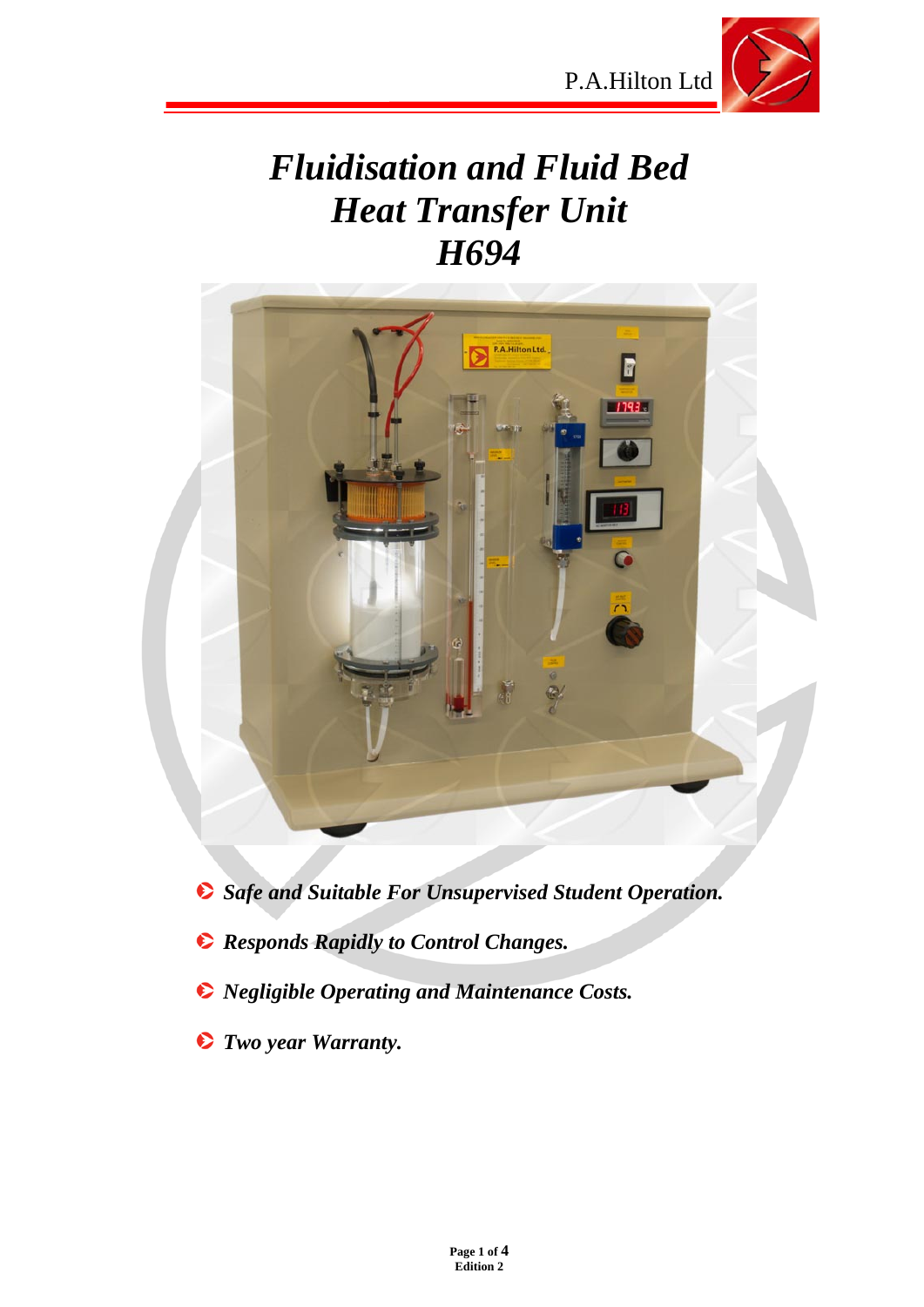

### *Introduction*

The HILTON H694 Fluidisation & Fluid Bed Heat Transfer Unit has been designed to provide visual and quantitative results related to the flow of air through both a packed and fluidised bed of granular material.

The Unit also provides quantitative results related to heat transfer in a fluidised bed.

The Fluidisation and Fluid Bed Heat Transfer Unit is almost silent in operation, is safe and easy to use and responds quickly to changes in operating conditions

The interesting and stimulating range of investigations which are possible with this unit make it of interest to those involved with Mechanics of Fluids, Heat Transfer and Thermodynamics in courses for

- **Chemical Engineers**
- **Energy Mangers**
- **Plant and Process Engineers**
- **Mechanical Engineers**
- **Mining Engineers**

# *Experimental Capabilities*

- Observation of the behaviour in fluidised bed of a wide range of granular materials, from onset of fluidisation to entrainment.
- Measurement of air flow and pressure drop through a variety of granular materials, as packed and as fluidised beds.
- Investigation of the effect of distributor design on bed behaviour.
	- Investigation of the effect of
		- a) Superficial velocity
		- b) Depth of immersion
		- c) Particle size
	- on the surface heat transfer coefficient for a hot surface in a fluidised bed.
- Demonstration of separation by particle size and density.

### *Description*

A bed of a chosen granular material about 70 mm deep is contained in a vertical glass cylinder. At the lower end of this is a distribution chamber and air distributor which supports the bed when defluidised. This distributor had been designed to ensure uniform air flow into the bed without causing excessive pressure drop and is suitable for the granular material supplied. However, it may be replaced by a locally designed distributor for student projects and other investigations.

On leaving the bed, the air passes through the chamber and escapes to the atmosphere through a filter. The chamber, filter and distributor assembly is suspended from a bracket mounted on the panel. Installed in this bracket are probes for temperature and pressure measurement, and a horizontal cylindrical heater, all of which may be moved vertically to any level in the bed chamber. Air from the local compressed air supply\* is delivered through a filter/pressure regulator, an air flow meter fitted with a control valve and an orifice plate (to measure higher flow rates), to the distribution chamber.

When in use, the heat transfer rate from the heater is controlled by a variable transformer, and the voltage and current taken are displayed on the panel. Two thermocouples are embedded in the surface of the element. One of these indicates



the surface temperature, and the other, in conjunction with a controller, prevents the heater surface temperature exceeding a set value (up to 200°C). A digital temperature indicator with a selector displays the temperatures of the element, the air supplied to the distributor, and the moveable probe in the bed chamber.

> **Page 2 of 4 Edition 2**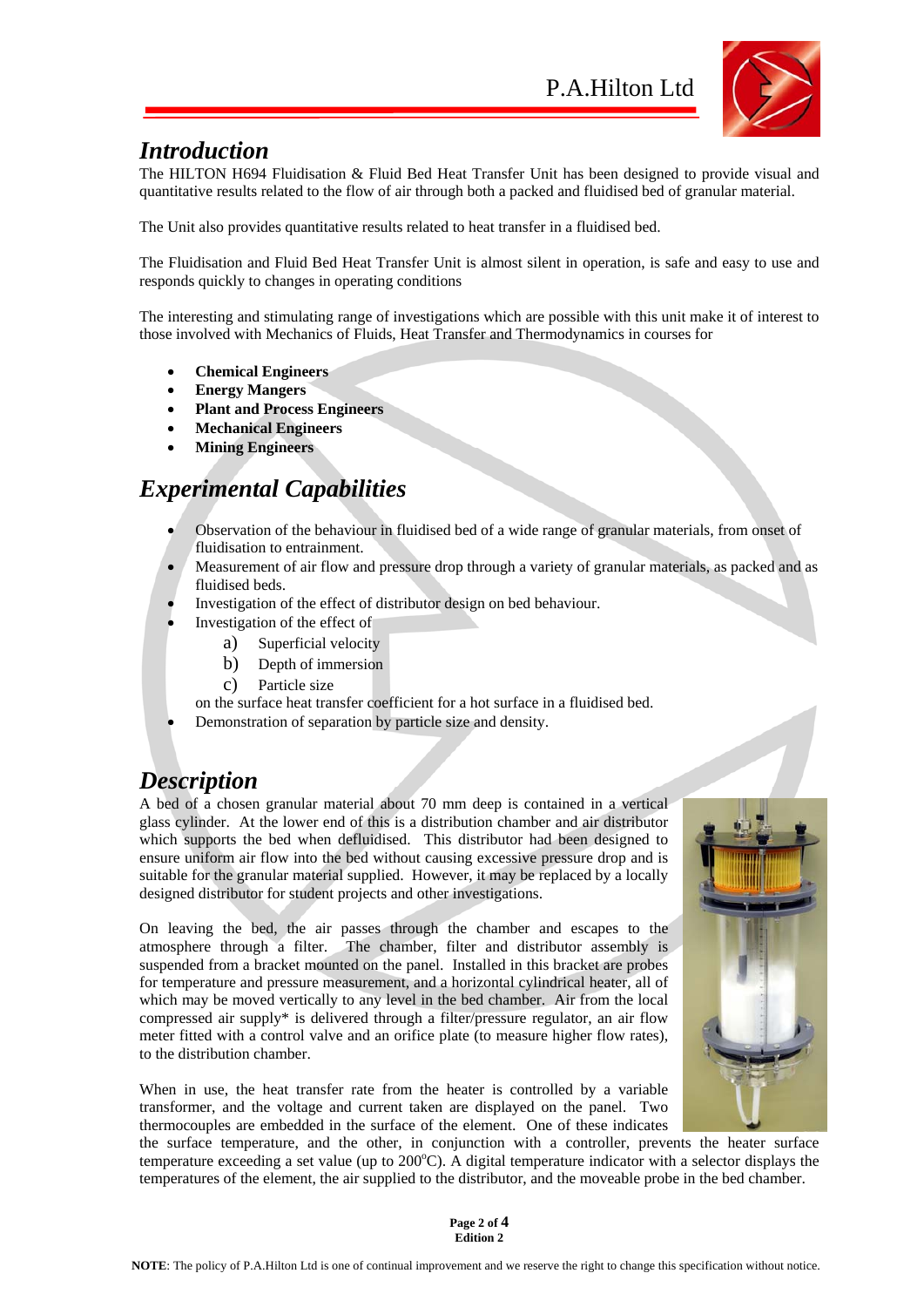

Two liquid filled manometers are fitted. One displays the pressure of the air at any level in the bed chamber, and the other displays the orifice differential pressure, from which the higher air flow rates can be determined.

If the pressure in the distribution chamber rises above about 300 mm H<sub>2</sub>O above atmospheric, (e.g. due to a blocked filter) an excess pressure relief device operates and discharges air to the atmosphere. This device resets automatically when the blockage is cleared.

An important feature of this unit is the ease with which the bed material may be changed.

After unscrewing two union nuts to remove the air connections to the distribution chamber, three knurled nuts are removed from the mounting bracket. The chamber, filter and distribution assembly may now be removed and the bed material tipped out. Another bed material may now be poured into the cylinder and the components reassembled in a reverse order. The unit can be in operation again in two or three minutes.

Four grades of Fused Alumina (Aluminium Oxide) Loose Grain are supplied with the unit and these are suitable for a wide range of fluidisation and heat transfer experiments. In addition to these, any dry and free flowing granular material of a suitable density and size may be introduced to the chamber and many interesting demonstrations are possible. Particularly interesting is the separation of a mixture of granules by size or by density.

\* *If no compressed air is available, P.A.Hilton Ltd will be pleased to forward particulars of a suitable compressor.*